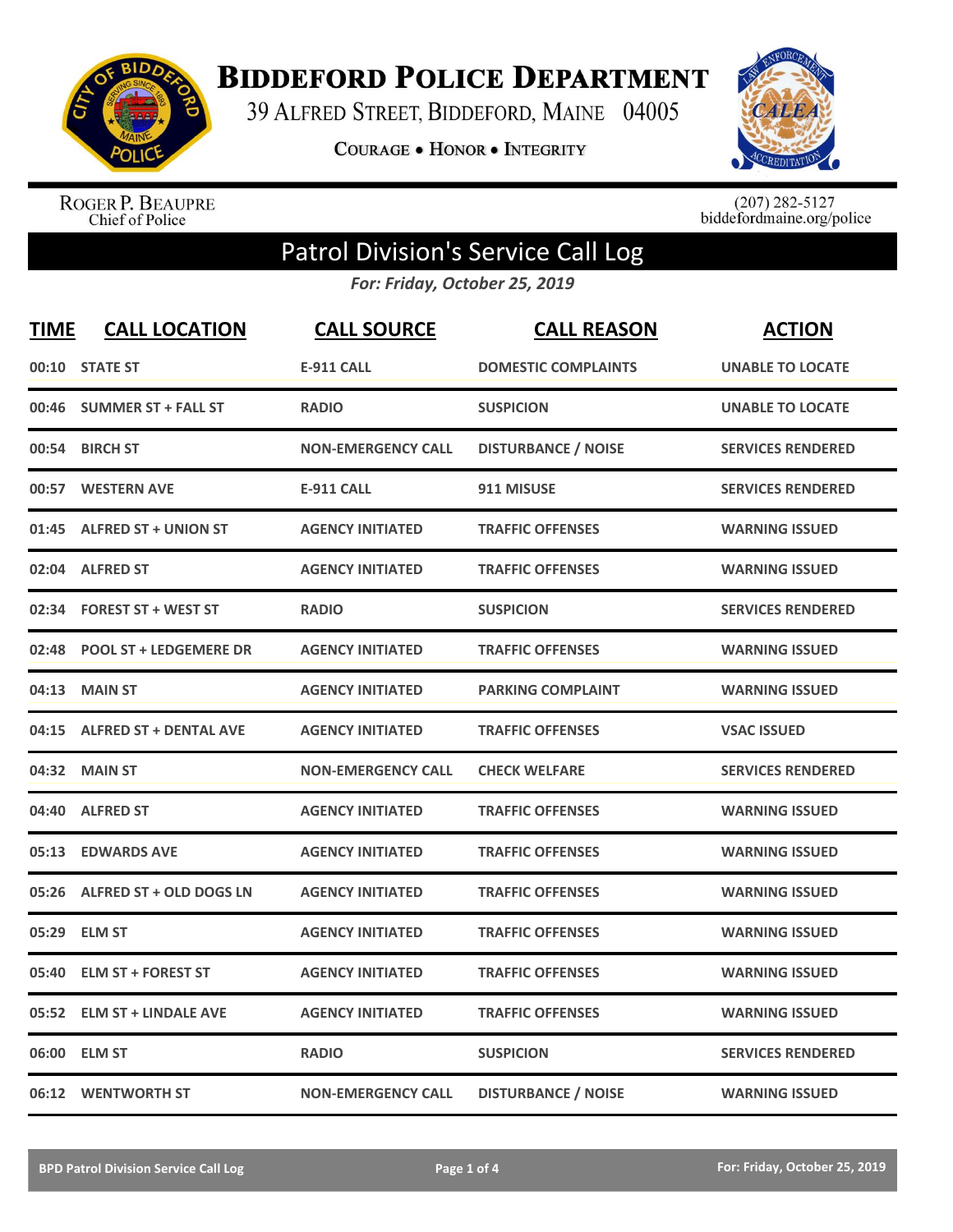| <b>TIME</b> | <b>CALL LOCATION</b>                  | <b>CALL SOURCE</b>                                             | <b>CALL REASON</b>                                                      | <b>ACTION</b>             |
|-------------|---------------------------------------|----------------------------------------------------------------|-------------------------------------------------------------------------|---------------------------|
|             | 06:20 ELM ST + PINE ST                | <b>AGENCY INITIATED</b>                                        | <b>TRAFFIC OFFENSES</b>                                                 | <b>WARNING ISSUED</b>     |
|             | 06:20 KING ST                         | <b>NON-EMERGENCY CALL</b>                                      | <b>DISTURBANCE / NOISE</b>                                              | <b>SERVICES RENDERED</b>  |
|             | 07:25 POOL ST + ALFRED ST             | <b>E-911 CALL</b>                                              | <b>VEHICLE CRASH - HIGH MECHANIS</b>                                    | <b>STATE FORM TAKEN</b>   |
|             | 07:38 CATHEDRAL OAKS DR               | <b>AGENCY INITIATED</b>                                        | <b>HALLOWEEN PAPERWORK</b>                                              | <b>SERVICES RENDERED</b>  |
|             | 07:57 ALFRED ST                       | <b>RADIO</b>                                                   | <b>DRUG BOX</b>                                                         | <b>SERVICES RENDERED</b>  |
|             | 08:25 HILL ST                         | <b>AGENCY INITIATED</b>                                        | <b>SUSPICION</b>                                                        | <b>SERVICES RENDERED</b>  |
|             | 08:47 PEARL ST                        | <b>NON-EMERGENCY CALL</b>                                      | <b>INTEL</b>                                                            | <b>SERVICES RENDERED</b>  |
|             | 10:17 ALFRED ST                       | <b>NON-EMERGENCY CALL</b>                                      | <b>PARKING COMPLAINT</b>                                                | <b>SERVICES RENDERED</b>  |
|             | 10:57 LEDGEMERE DR                    | <b>AGENCY INITIATED</b>                                        | <b>ANIMAL COMPLAINT</b>                                                 | <b>WARNING ISSUED</b>     |
|             | 11:00 MT PLEASANT ST                  | <b>NON-EMERGENCY CALL</b>                                      | <b>MENTAL ILLNESS CASES</b>                                             | <b>CALL TRANSFERRED</b>   |
|             | 11:20 ALFRED ST                       | <b>WALK-IN AT STATION</b>                                      | <b>COURT ORDERED CHECK IN</b>                                           | <b>SERVICES RENDERED</b>  |
|             | 11:24 KING ST + FOSS ST               | <b>NON-EMERGENCY CALL</b>                                      | <b>PARKING COMPLAINT</b>                                                | <b>SERVICES RENDERED</b>  |
|             | 11:38 WEST ST                         | <b>NON-EMERGENCY CALL</b>                                      | <b>CHECK WELFARE</b>                                                    | <b>REPORT TAKEN</b>       |
| 11:41       | <b>MAIN ST</b>                        | <b>NON-EMERGENCY CALL</b>                                      | ATTEMPTED/THREATENED SUICIDE REPORT TAKEN                               |                           |
| 11:52       | <b>KING ST</b>                        | <b>AGENCY INITIATED</b>                                        | <b>PARKING COMPLAINT</b>                                                | <b>VEHICLE TOWED</b>      |
|             | <b>CHARGE: ATTACHING FALSE PLATES</b> |                                                                | OFFENDER: JOHN ROBERT COGSWELL  AGE: 23  RESIDENT OF: STANDISH, ME      |                           |
|             | 12:01 MAPLEWOOD AVE                   | <b>E-911 CALL</b>                                              | 911 MISUSE                                                              | <b>NO ACTION REQUIRED</b> |
|             | 12:15 MARINER WAY                     | <b>NON-EMERGENCY CALL</b>                                      | <b>SHOPLIFTING</b>                                                      | <b>CITATION ISSUED</b>    |
|             |                                       | CHARGE: THEFT BY UNAUTHORIZED TAKING OR TRANSFER - SHOPLIFTING | OFFENDER: ARMAND R FORTIER  AGE: 51  RESIDENT OF: OLD ORCHARD BEACH, ME |                           |
|             | 12:24 SOUTH ST                        | <b>NON-EMERGENCY CALL</b>                                      | <b>ANIMAL COMPLAINT</b>                                                 | <b>SERVICES RENDERED</b>  |
|             | 12:28 CLEAVES ST                      | <b>NON-EMERGENCY CALL</b>                                      | <b>FRAUD</b>                                                            | <b>REPORT TAKEN</b>       |
|             | 13:09 CLIFFORD ST                     | <b>AGENCY INITIATED</b>                                        | <b>PRO-ACTIVE DV RESPONSE TEAM</b>                                      | <b>NEGATIVE CONTACT</b>   |
|             | 13:21 MAPLEWOOD AVE                   | <b>NON-EMERGENCY CALL</b>                                      | <b>ARTICLES LOST/FOUND</b>                                              | <b>SERVICES RENDERED</b>  |
|             | 13:27 CENTER ST                       | <b>AGENCY INITIATED</b>                                        | <b>PRO-ACTIVE DV RESPONSE TEAM</b>                                      | <b>NEGATIVE CONTACT</b>   |
|             | 13:30 ALFRED ST                       | <b>WALK-IN AT STATION</b>                                      | <b>SEX OFFENDER REGISTRATION</b>                                        | <b>REPORT TAKEN</b>       |
|             | 13:53 GEORGE ST                       | <b>NON-EMERGENCY CALL</b>                                      | <b>ANIMAL COMPLAINT</b>                                                 | <b>NEGATIVE CONTACT</b>   |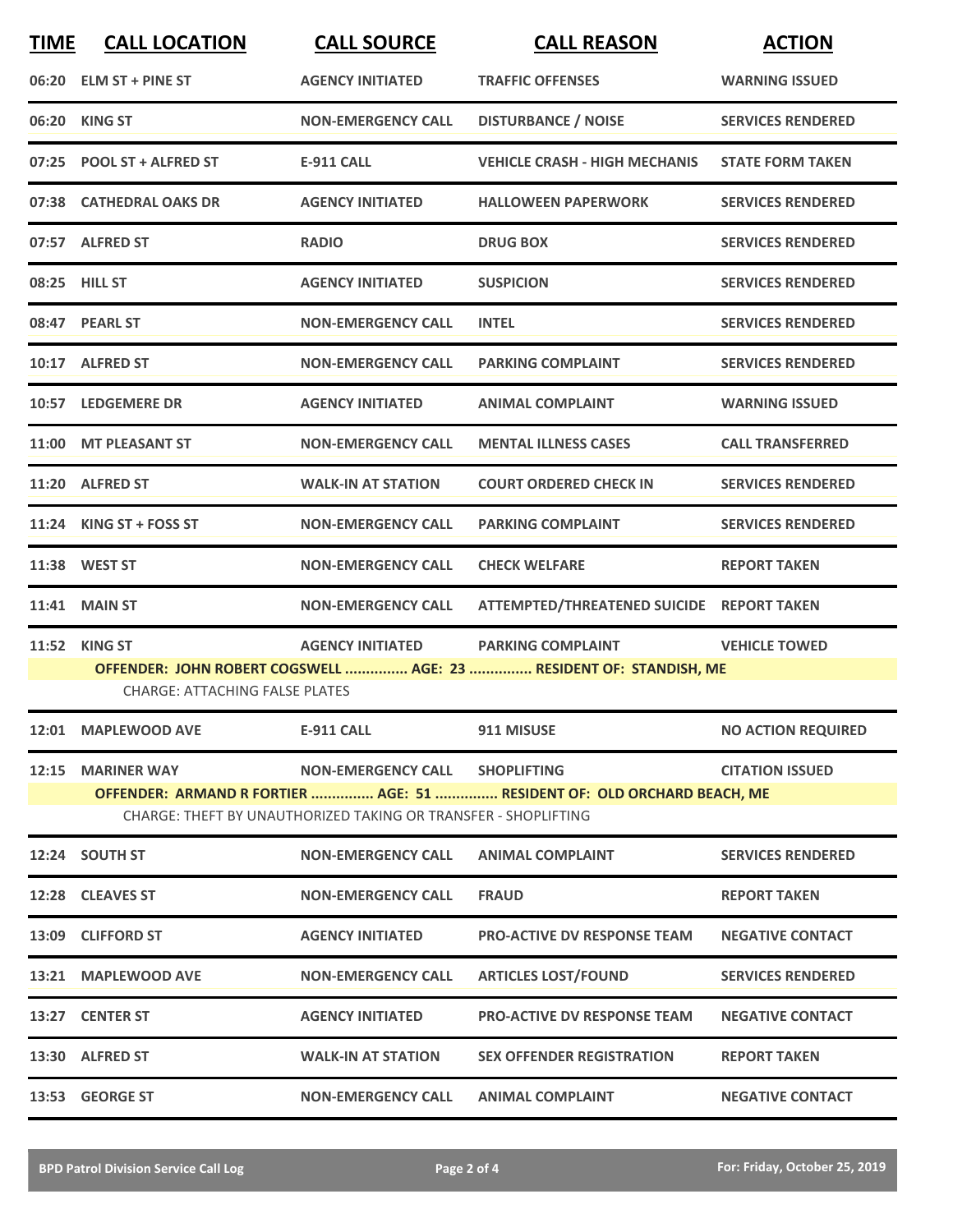| <u>TIME</u> | <b>CALL LOCATION</b>                                        | <b>CALL SOURCE</b>        | <b>CALL REASON</b>                                 | <b>ACTION</b>                |
|-------------|-------------------------------------------------------------|---------------------------|----------------------------------------------------|------------------------------|
| 14:09       | <b>MAPLEWOOD AVE</b>                                        | <b>OTHER</b>              | <b>JUVENILE OFFENSES</b>                           | <b>CITATION ISSUED</b>       |
|             | OFFENDER: JUVENILE - J  AGE: 15  RESIDENT OF: BIDDEFORD, ME |                           |                                                    |                              |
|             | CHARGE: SALE/USE OF DRUG PARAPHERNALIA                      |                           |                                                    |                              |
|             | 14:11 OAK ST                                                | <b>WALK-IN AT STATION</b> | <b>CIVIL COMPLAINT</b>                             | <b>SERVICES RENDERED</b>     |
| 14:45       | <b>MAIN ST + HILL ST</b>                                    | <b>AGENCY INITIATED</b>   | <b>ANIMAL COMPLAINT</b>                            | <b>FIELD INTERVIEW</b>       |
|             | 15:10 ALFRED ST + UNION ST                                  | <b>AGENCY INITIATED</b>   | <b>TRAFFIC OFFENSES</b>                            | <b>WARNING ISSUED</b>        |
|             | 15:24 GUINEA RD                                             | <b>WALK-IN AT STATION</b> | <b>THEFT</b>                                       | <b>REPORT TAKEN</b>          |
|             | 15:26 POOL ST                                               | <b>NON-EMERGENCY CALL</b> | <b>CHECK WELFARE</b>                               | <b>SERVICES RENDERED</b>     |
|             | 15:40 ALFRED ST                                             | <b>NON-EMERGENCY CALL</b> | <b>COURT ORDERED CHECK IN</b>                      | <b>NO ACTION REQUIRED</b>    |
|             | <b>15:56 DARTMOUTH ST</b>                                   | <b>E-911 CALL</b>         | 911 MISUSE                                         | <b>NO ACTION REQUIRED</b>    |
|             | 16:02 ALFRED ST                                             | <b>E-911 CALL</b>         | 911 MISUSE                                         | <b>SERVICES RENDERED</b>     |
|             | 16:14 ALFRED ST + DENTAL AVE                                | <b>AGENCY INITIATED</b>   | <b>TRAFFIC OFFENSES</b>                            | <b>WARNING ISSUED</b>        |
|             | 16:40 SUMMER ST                                             | <b>AGENCY INITIATED</b>   | <b>TRAFFIC OFFENSES</b>                            | <b>REPORT TAKEN</b>          |
|             | <b>16:42 MEDICAL CENTER DR</b>                              | <b>WALK-IN AT STATION</b> | <b>ASSAULT</b>                                     | <b>SERVICES RENDERED</b>     |
|             | 16:45 HILLS BEACH RD                                        | <b>E-911 CALL</b>         | ATTEMPTED/THREATENED SUICIDE TRANSPORT TO HOSPITAL |                              |
|             | 16:49 YORK ST + MAIN ST                                     | <b>AGENCY INITIATED</b>   | <b>UNLOCKED DOORS - WINDOWS</b>                    | <b>BUILDING CHECK/SECURE</b> |
|             | 17:01 HILL ST                                               | <b>NON-EMERGENCY CALL</b> | <b>DOMESTIC COMPLAINTS</b>                         | <b>REPORT TAKEN</b>          |
|             | 17:01 SOUTH ST                                              | <b>NON-EMERGENCY CALL</b> | <b>ASSAULT</b>                                     | <b>REPORT TAKEN</b>          |
|             | 17:07 ELM ST                                                | <b>NON-EMERGENCY CALL</b> | <b>POLICE INFORMATION</b>                          | <b>SERVICES RENDERED</b>     |
|             | 17:32 ALFRED ST                                             | <b>WALK-IN AT STATION</b> | <b>COURT ORDERED CHECK IN</b>                      | <b>SERVICES RENDERED</b>     |
|             | 18:07 ALFRED ST                                             | <b>NON-EMERGENCY CALL</b> | <b>DISTURBANCE / NOISE</b>                         | <b>GONE ON ARRIVAL</b>       |
|             | 18:29 SOUTH ST                                              | <b>NON-EMERGENCY CALL</b> | <b>SUSPICION</b>                                   | <b>BUILDING CHECK/SECURE</b> |
|             | 18:54 LINCOLN ST                                            | <b>E-911 CALL</b>         | 911 MISUSE                                         | <b>NO ACTION REQUIRED</b>    |
|             | 19:07 LINCOLN ST                                            | <b>E-911 CALL</b>         | 911 MISUSE                                         | <b>NO ACTION REQUIRED</b>    |
|             | 19:10 RIDGEVIEW DR                                          | <b>NON-EMERGENCY CALL</b> | <b>FRAUD</b>                                       | <b>REPORT TAKEN</b>          |
|             | <b>19:34 GRANITE POINT RD</b>                               | <b>NON-EMERGENCY CALL</b> | <b>SUSPICION</b>                                   | <b>SERVICES RENDERED</b>     |

**20:00 MEDICAL CENTER DR E-911 CALL 911 MISUSE NO ACTION REQUIRED**